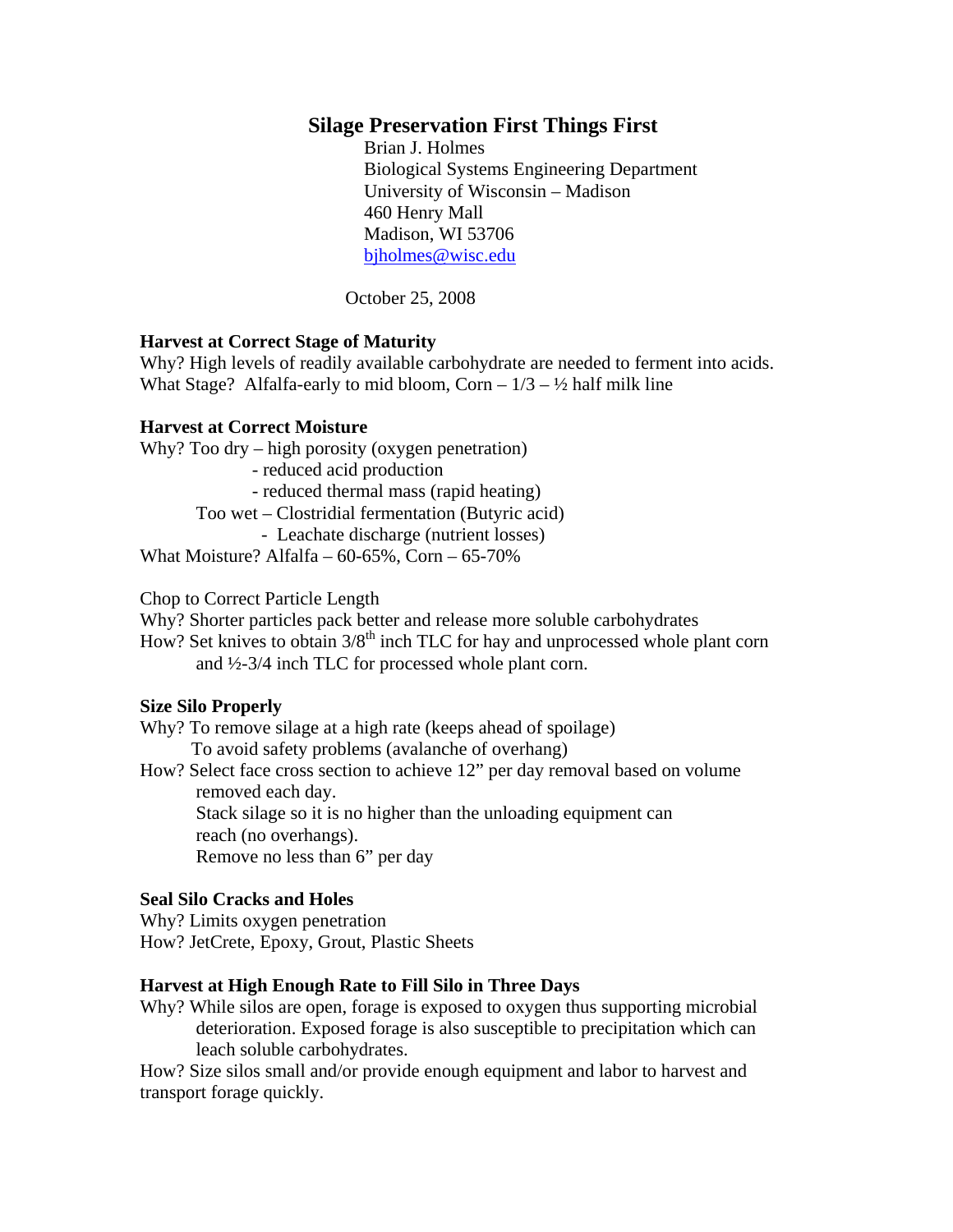### **Pack Forage to a High Bulk Density**

Why? High bulk density has low porosity (limits rate of oxygen transmission through silage)

How? Proper forage moisture (60-70%), Thin filling layers (<6 inches), Heavy Tractor(s), Pack continuously, Pack whole surface (keep packing slope shallow), Multiple packing tractors

### **Seal Forage Against Oxygen Penetration**

Why? Oxygen supports aerobic microbial decomposition of silage.

How? Slope forage surface to drain runoff water away from silo wall, cover top surface with 6-8 mil plastic within 24 hrs of filling, weight plastic uniformly to prevent plastic billowing in wind, seal edges with soil or gravel filled bags. Manage vermin which can cause holes. Inspect plastic weekly patching holes as found.

## **Maintain Tight, Smooth Feed Out Face**

Why? Ragged silage has larger surface area exposed to oxygen and fissures and cracks allow oxygen to penetrate deep into silage.

How? Scrape silage at feed out face in a downward motion of the loader bucket or use a facer to remove forage.

### **Remove Only the Forage that will be Fed in One Feeding**

Why? Removed silage is low density which allows oxygen to penetrate deeply. Rapid heating can result.

How? Pay attention to how much material needs to be removed.

## **Practice Safety**

Why? Injury and death are expensive! It can happen to you. How? Four wheel drive packing tractor Roll over protection on tractor and **use** seatbelts Experienced pack tractor driver Keep pedestrians (especially children) away from filling areas. Keep packing surfaces at 3:1 slope or shallower Don't fill higher than unloader can reach (no overhangs) Face wall side of silo when covering and weighting (don't back up to edge), Consider guard rails at wall top. Use trailer dump while parked only on solid surfaces Avoid approaching the feed out face (avalanches are real) Avoid standing/walking on top of silo near the feed out face (avalanches are real) Don't place forage on top of plastic cover when adding new feed (pull back the plastic first)

# **How much value can be saved by implementing good silage management practices?**

The answer to this question depends on your current management practices. If you need to improve in some practices and can be viewed as doing a moderate job of management, some improvement in savings can be obtained. If on the other hand, large improvement in